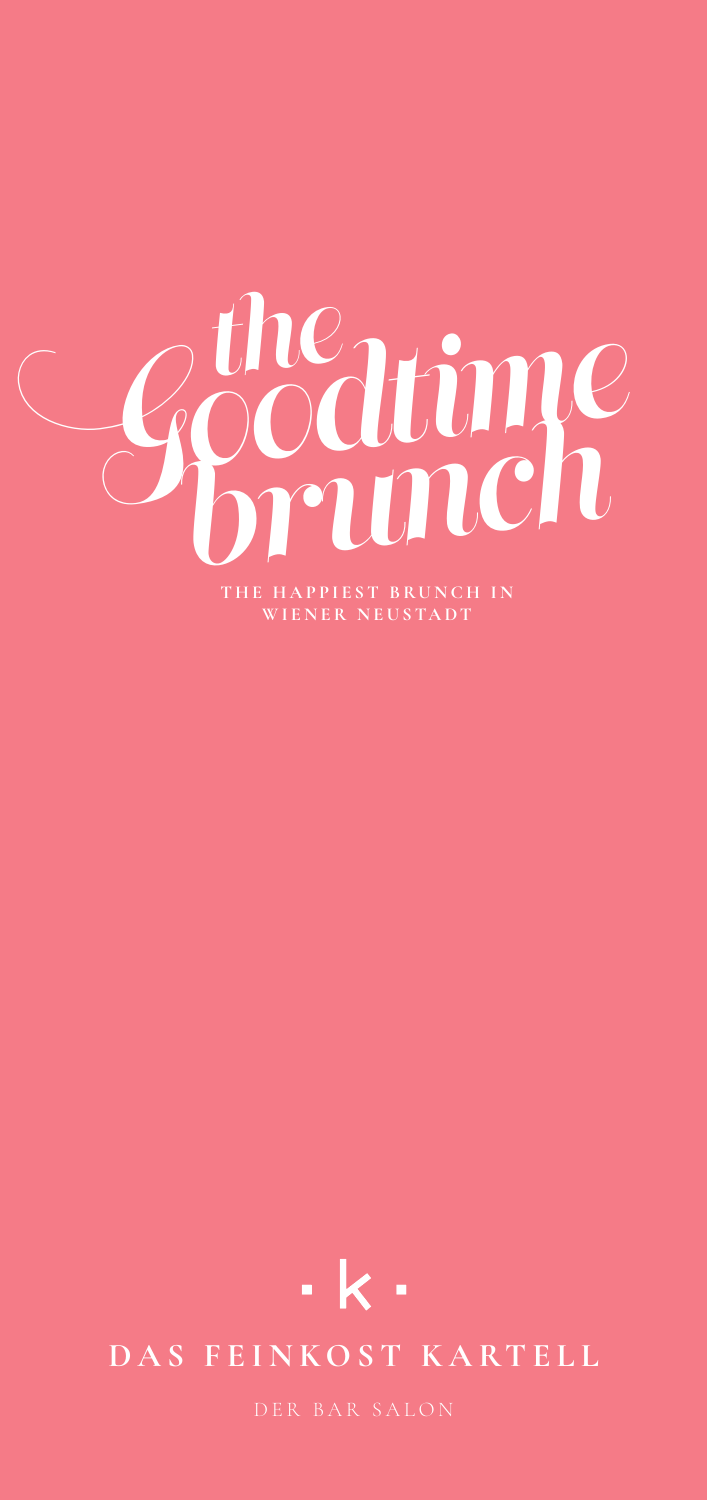

# DER GOODTIME BRUNCH FINDET **AN ZWEI SONNTAGEN PRO MONAT STATT.**

**DIE GENAUEN TERMINE FINDEN SIE** AUF UNSERER HOMEPAGE UND AUF **FACEBOOK UND INSTAGRAM.**

**GERNE INFORMIEREN WIR SIE D A R Ü B E R U N D Ü B E R A N D E R E EVENTS & SPECIALS IN UNSEREM D I G I TA L E N N E W S L E T T E R – U N S E R TEAM WIRD IHRE DATEN GERNE AUFNEHMEN!**

#### S<sub>IE</sub> SUCHEN **EIN GESCHENK?**

**A B S O F O RT E R H A L T E N**  SIE "GOODTIME **B R U N C H G U T S C H E I N E ZUM VERSCHENKEN**

# $\cdot$  k  $\cdot$

## **DAS FEINKOST KARTELL**

**H A U P T P L AT Z 3 6 , 2700 WIENER NEUSTADT DASFEINKOSTKARTELL.AT GF@DASFEINKOSTKARTELL.AT**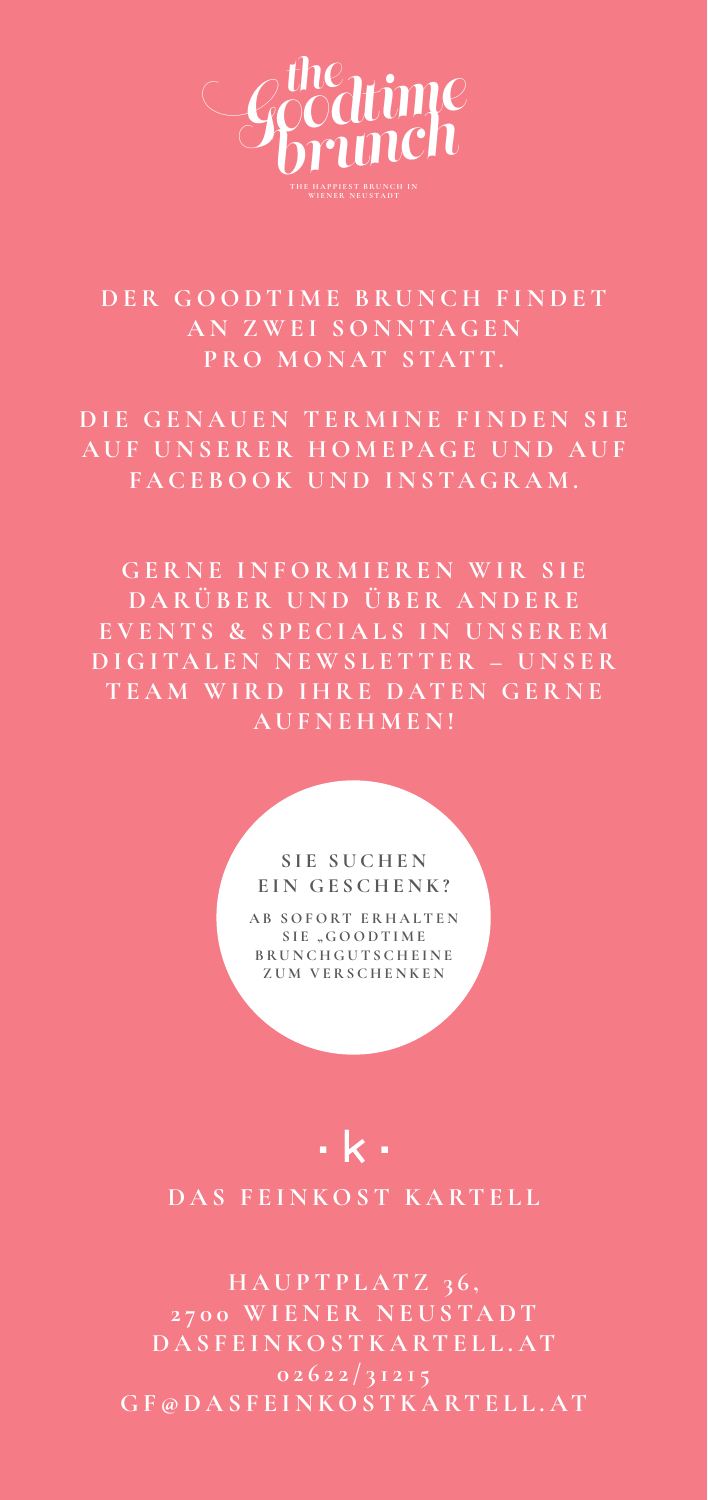Getränke

## INKLUSIVE

# **WELCOME-COCKTAIL**

**KAFFEE & TEESPEZIALITÄTEN** VON J.HORNIG

**FRUCHTSÄFTE** VON UNSERER RAUCH-JUICE-BAR



**P R O S E C C O F L O W - P A C K A G E**  TRINKEN SIE PROSECCO SO VIEL SIE WOLLEN!

**€ 1 0 / p .P.**

**BRUNCH COCKTAILS**

Bellini **€ 8**

Bloody Mary e9

Mimosa **€ 7**

Kir Royale **€ 19**

Espresso Martini **€ 10**

Gin & Tonic **€ 7,90**